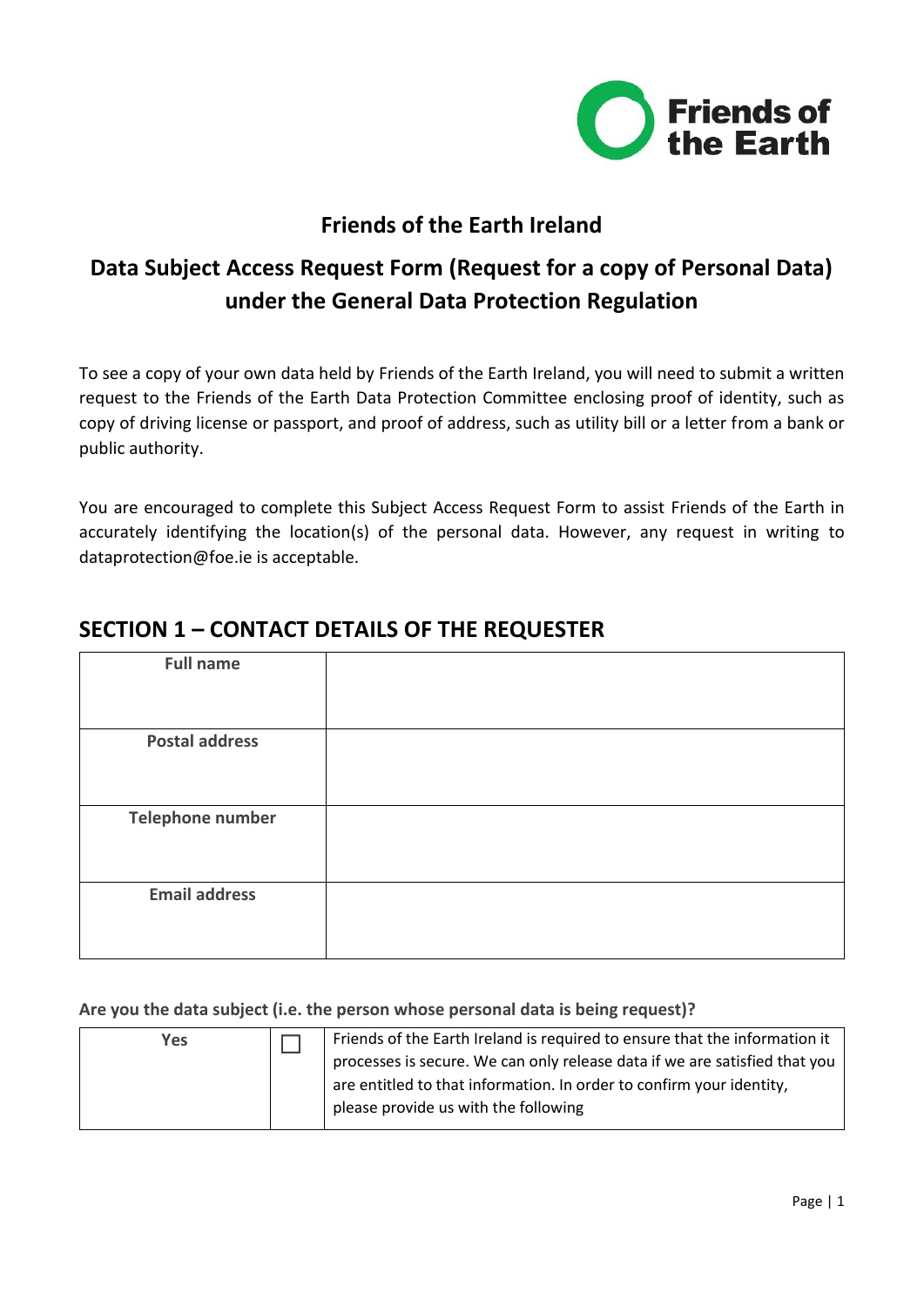

|           | Identification: A copy of a valid identification document with<br>1.<br>your picture, such as a passport or driving license.<br>2. Proof of address: A copy of a recent utility bill, or a letter from a<br>bank or public authority dated within the last 3 months<br><b>PROCEED TO SECTION 3 OF THIS FORM</b>                                               |
|-----------|---------------------------------------------------------------------------------------------------------------------------------------------------------------------------------------------------------------------------------------------------------------------------------------------------------------------------------------------------------------|
| <b>No</b> | Are you acting on behalf of the data subject, with the express<br>permission, or with the appropriate legal authority? If this is the case,<br>you must provide evidence of this in writing and enclose it with this<br>form, along with the enclosed proof of the data subject's identity as<br>described above.<br><b>PROCEED TO SECTION 2 OF THIS FORM</b> |

#### **Is the data subject a current or previous employee of Friends of the Earth Ireland?**

| Yes       |  |
|-----------|--|
| <b>No</b> |  |

#### **If yes please provide details:**

# **SECTION 2 – DETAILS OF THE DATA SUBJECT (IF DIFFERENT TO THOSE PROVIDED IN SECTION 1)**

| <b>Name</b>                                                                                         |  |  |
|-----------------------------------------------------------------------------------------------------|--|--|
| <b>Postal address</b>                                                                               |  |  |
| Telephone number                                                                                    |  |  |
| <b>Email address</b>                                                                                |  |  |
| Legal status in relation to data subject - if you are not the data subject, please briefly describe |  |  |
| your relation to them (legal representative, spouse, parent etc.) and explain the reason for you    |  |  |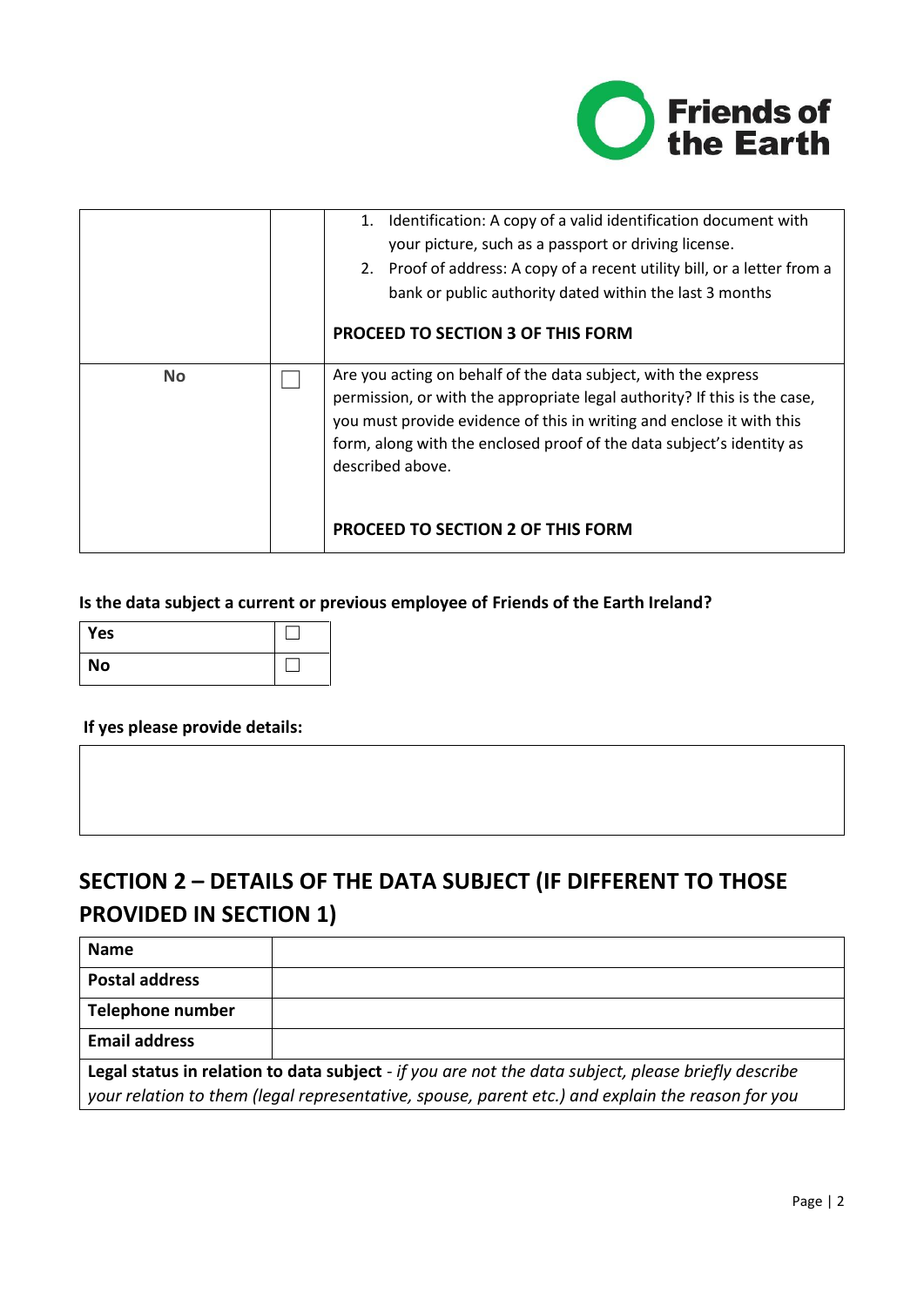

*making this request on behalf of the data subject. This should be supported by appropriate written authorization, such as an explicit letter of consent from the data subject.*

## **SECTION 3 – INFORMATION ABOUT THE DATA REQUESTED**

To help Friends of the Earth identify and collect your data as quickly as possible, please provide any information about the data you require below. If you wish to see only certain document(s), please describe these below.

### **SECTION 4 – DECLARATION**

I certify that the information given on this application form is true and accurate. I acknowledge that it will be used solely for the purpose of processing my request and providing me with a response. I understand that it may be necessary for me to provide additional information in order for Friends of the Earth to confirm my identity (or that of the Data Subject) and/or locate relevant personal information. I understand that the statutory response period of 30 calendar days specified in the